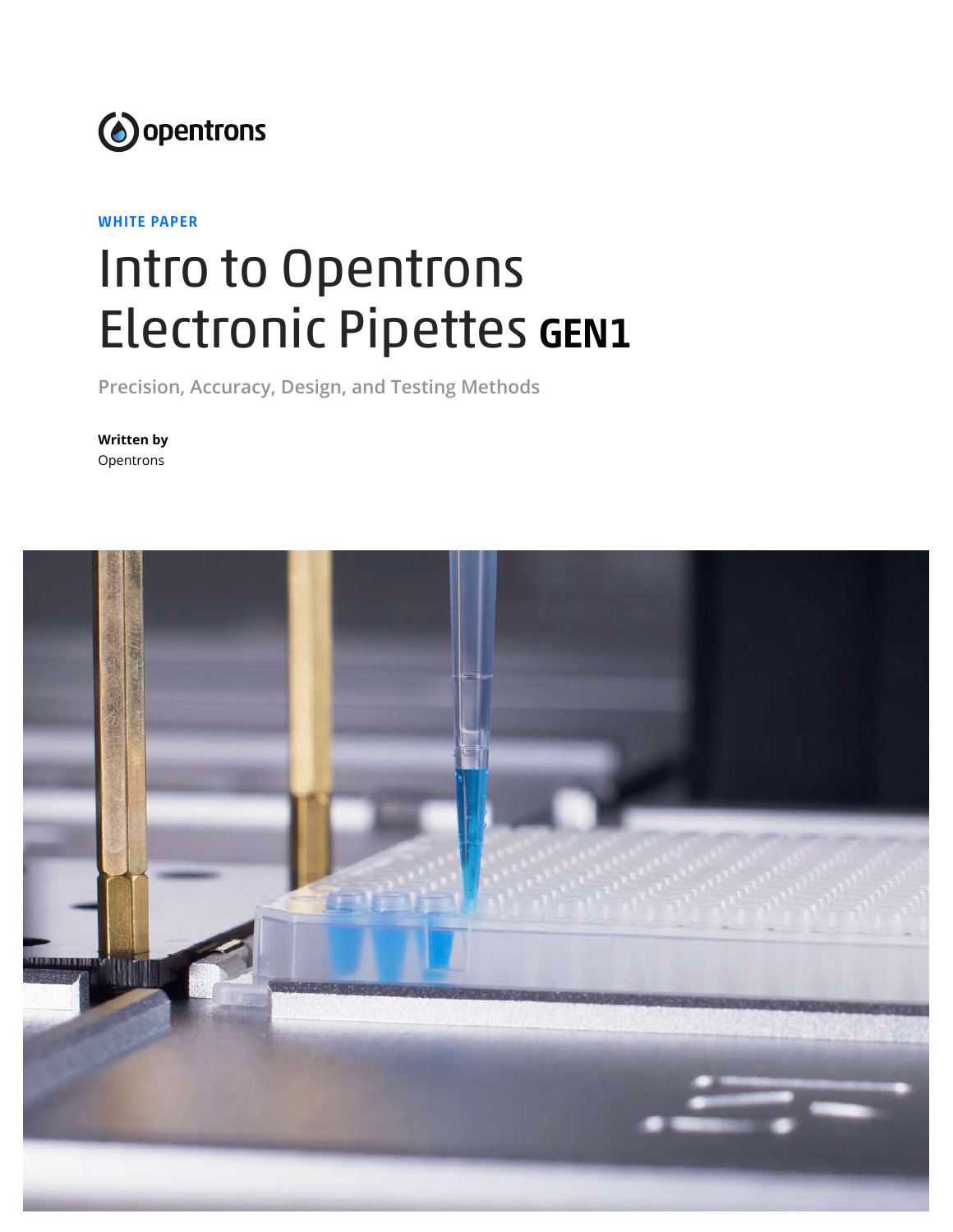# SECTION 1 Table of Contents

| Introduction                              | 3        |
|-------------------------------------------|----------|
| <b>Product Design and Specs</b>           | 4        |
| - Electronic Pipette Design               | 5        |
| - Volume Calculation                      | 6        |
| <b>Testing Methods</b>                    | 7        |
| - Gravimetric capabilities and principles |          |
| <b>Testing Data</b>                       | $9 - 11$ |
| - Data Analysis                           |          |
| - Precision and Accuracy Data             |          |
| Data Discussion                           |          |
| - Supplementary Data                      |          |
| <b>Citations</b>                          | 12       |

**NOTE:** All information contained in this whitepaper directly references Opentrons GEN1 Pipettes. If you need information about Opentrons GEN2 pipettes, please refer to the GEN2 whitepaper.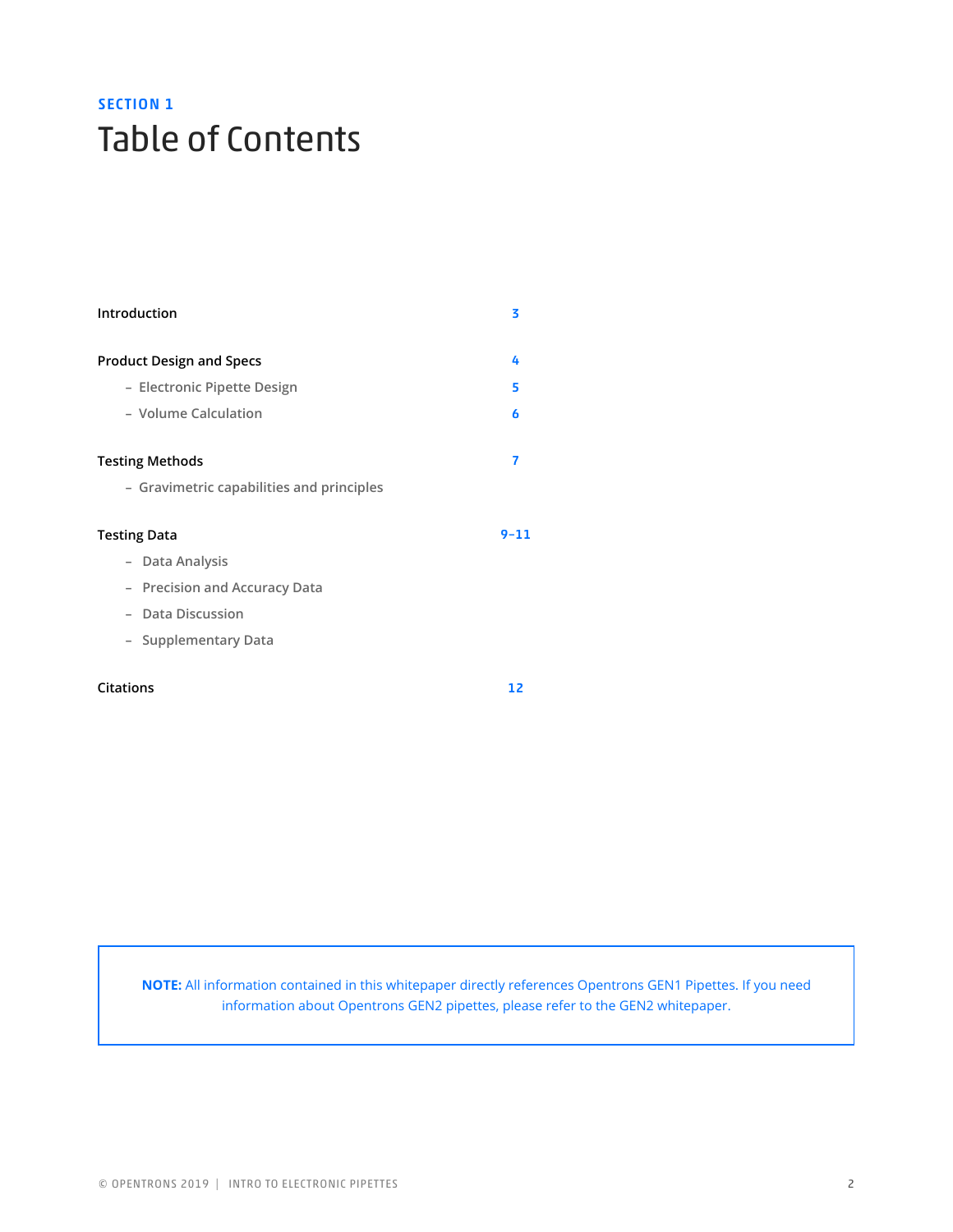### SECTION 2 Introduction

The OT-2 from Opentrons is an affordable, easy-to-use pipetting robot that uses integrated electronic pipettes to transfer liquids and run experiments for biologists in their labs. These electronic pipettes are a novel design created by Opentrons, and provide scientists with fast, accurate, and precise liquid transfers for a fraction of the price of other lab automation systems.

This paper describes the data we've collected to ensure the accuracy and precision of our instruments, as well as the methodologies used to produce that data. We have performed gravimetric tests under real-world testing conditions similar to those our users will experience in their own labs.

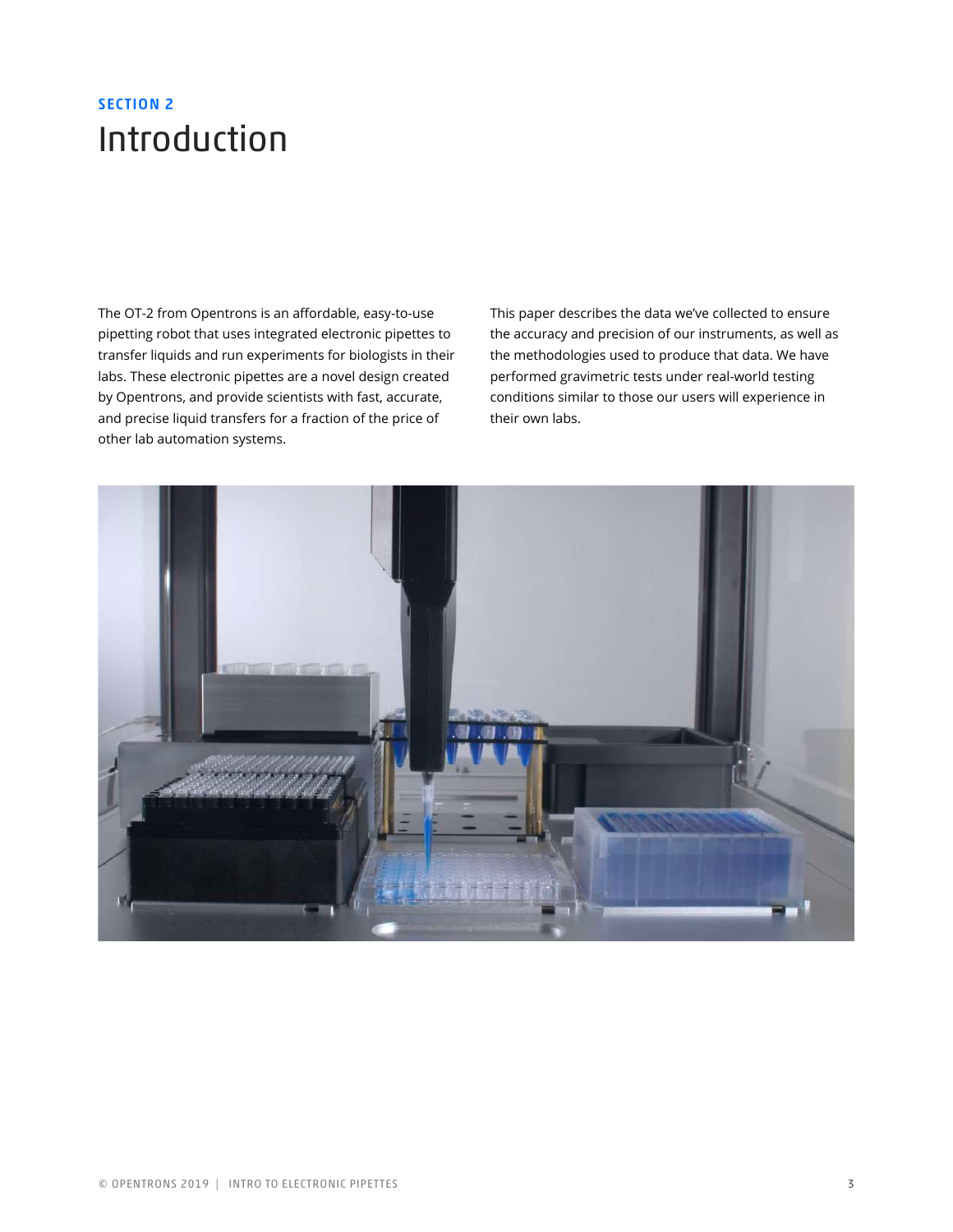# SECTION 3 Product Design and Specs

The OT-2 Electronic Pipettes are the first of their kind. They easily couple with the OT-2 robot's gantry, so the robot can move them precisely in XYZ space while actuating the pipette motors (more on this below).

#### FIGURE 1

### Single-Channel Electronic Pipette

#### FIGURE 2

### 8-Channel Electronic Pipette



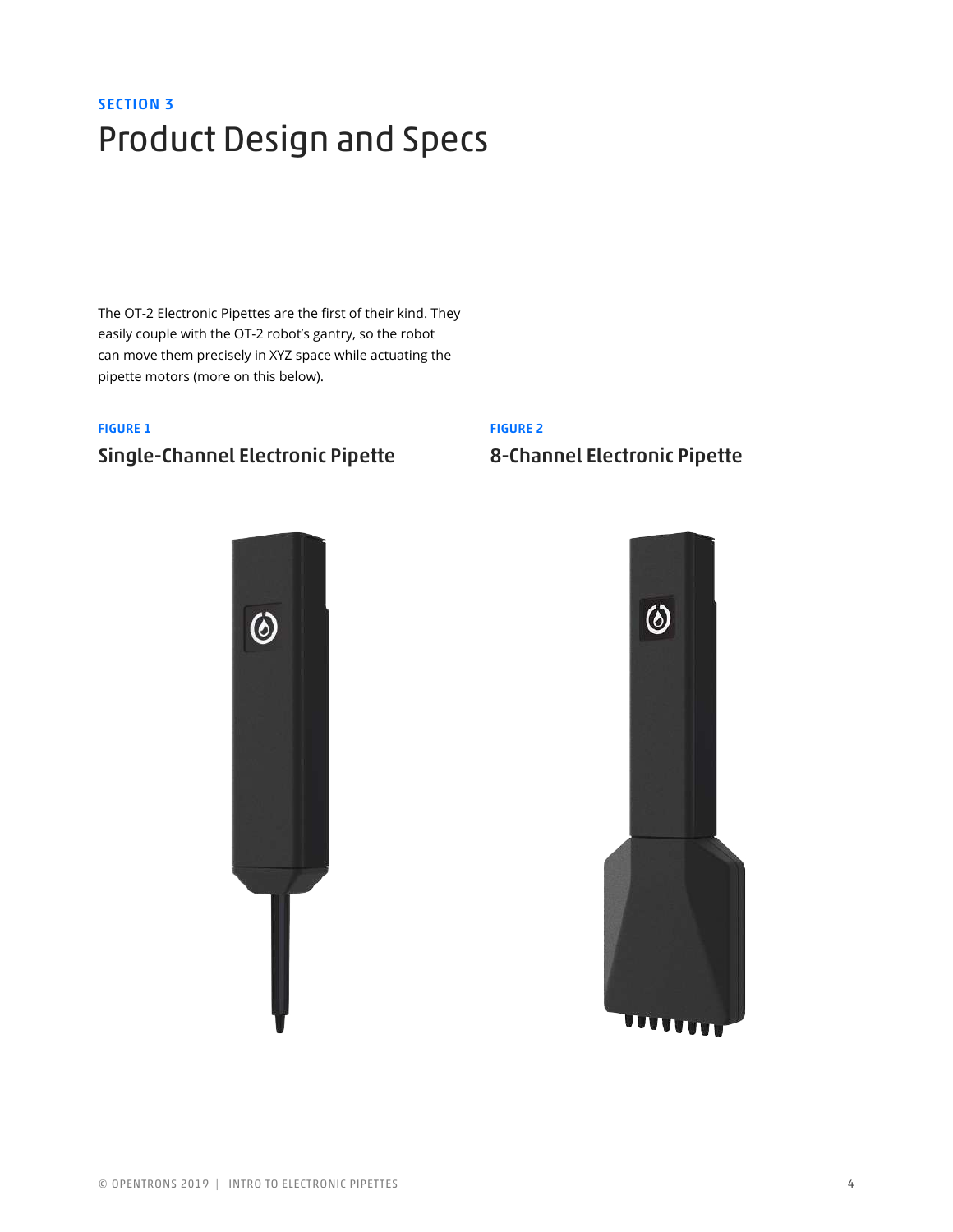#### ELECTRONIC PIPETTE DESIGN

Opentrons electronic pipettes take the classic micropipette design and simply replace the scientists' thumbs with electric motors. We use robust a stepper motor attached to a precision-ground linear shaft. The shaft creates a seal with an o-ring to create a piston (or volume chamber)

which accurately controls the volume of liquid aspirated and dispensed inside the disposable tips. The tip cones are made from a hard polypropylene plastic designed to pick up and eject 100,000 tips over the lifetime of the pipette.

#### FIGURE 3

### Pipette Design Cutaway Diagram with Parts Labeled

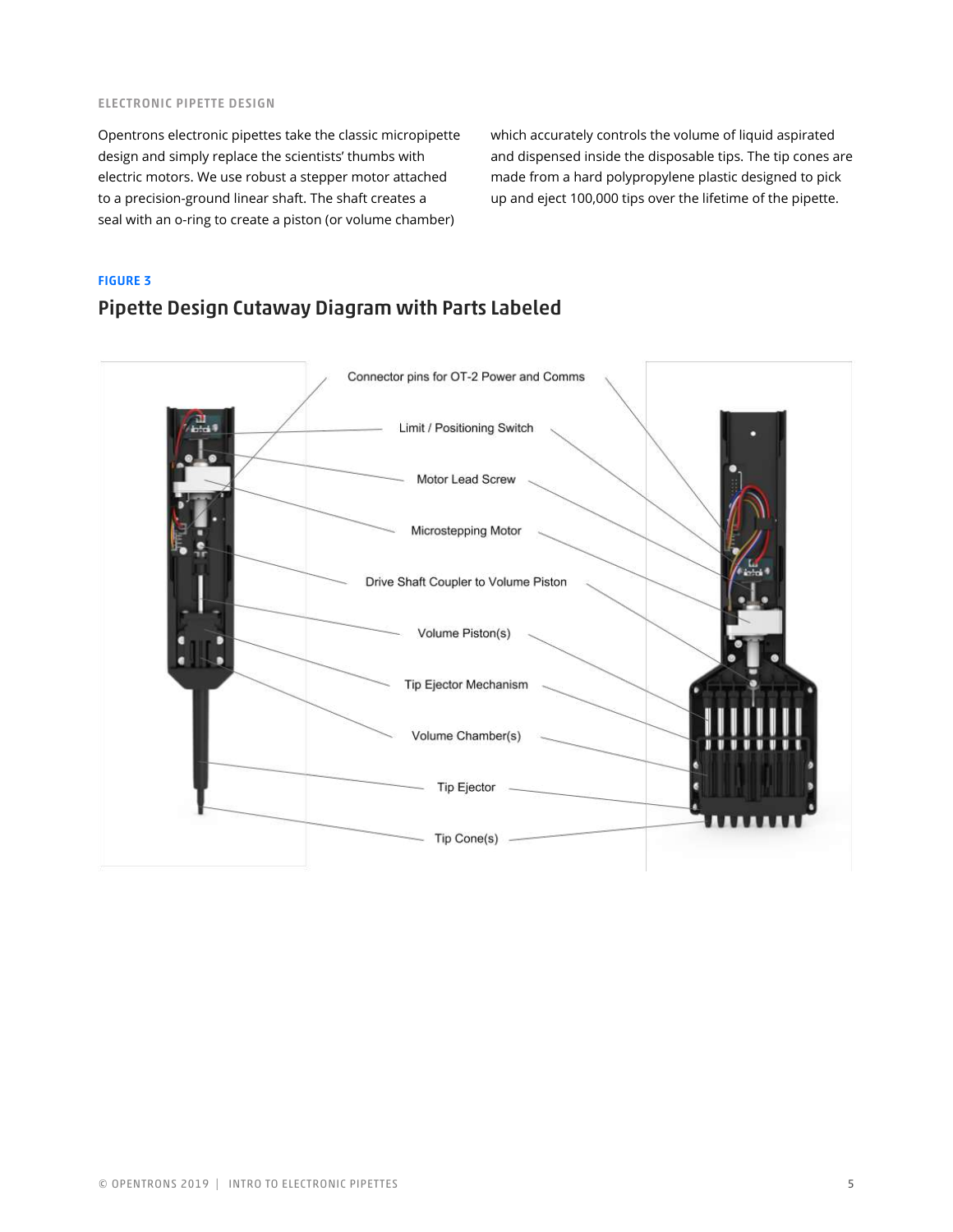#### VOLUME CALCULATION

The accuracy of our liquid transfers is dependent on the conversion of millimeters traveled by the pipette lead screw into a corresponding change in fluid within the pipette tip.

The first conversion that needs to happen is between the motor's microsteps and the linear motion of its lead screw. Stepper motors divide a full rotation into a series of "steps" that are moved to sequentially in order to turn the lead screw. Each step of the motor's rotation therefore translates into a corresponding travel distance of the lead screw.

Because the lead screw is connected directly to the piston in the volume cylinder, we can translate the mm traveled to the volumetric change at the tip. This is the same relationship as is found in standard piston-based manual pipettes. The correct mm to μl conversion was determined empirically by collecting volume data on each pipette at different volumes with gravimetric analysis as described below in the methods sections. Once enough data was collected, we applied a curve to the data to find the appropriate function for each pipette model.

After determining the microliters per mm function for a given pipette model, the 'constant volume' script was executed to test both the precision (%CV) and accuracy (%D) of the pipette, advertised in the Testing Data section of this whitepaper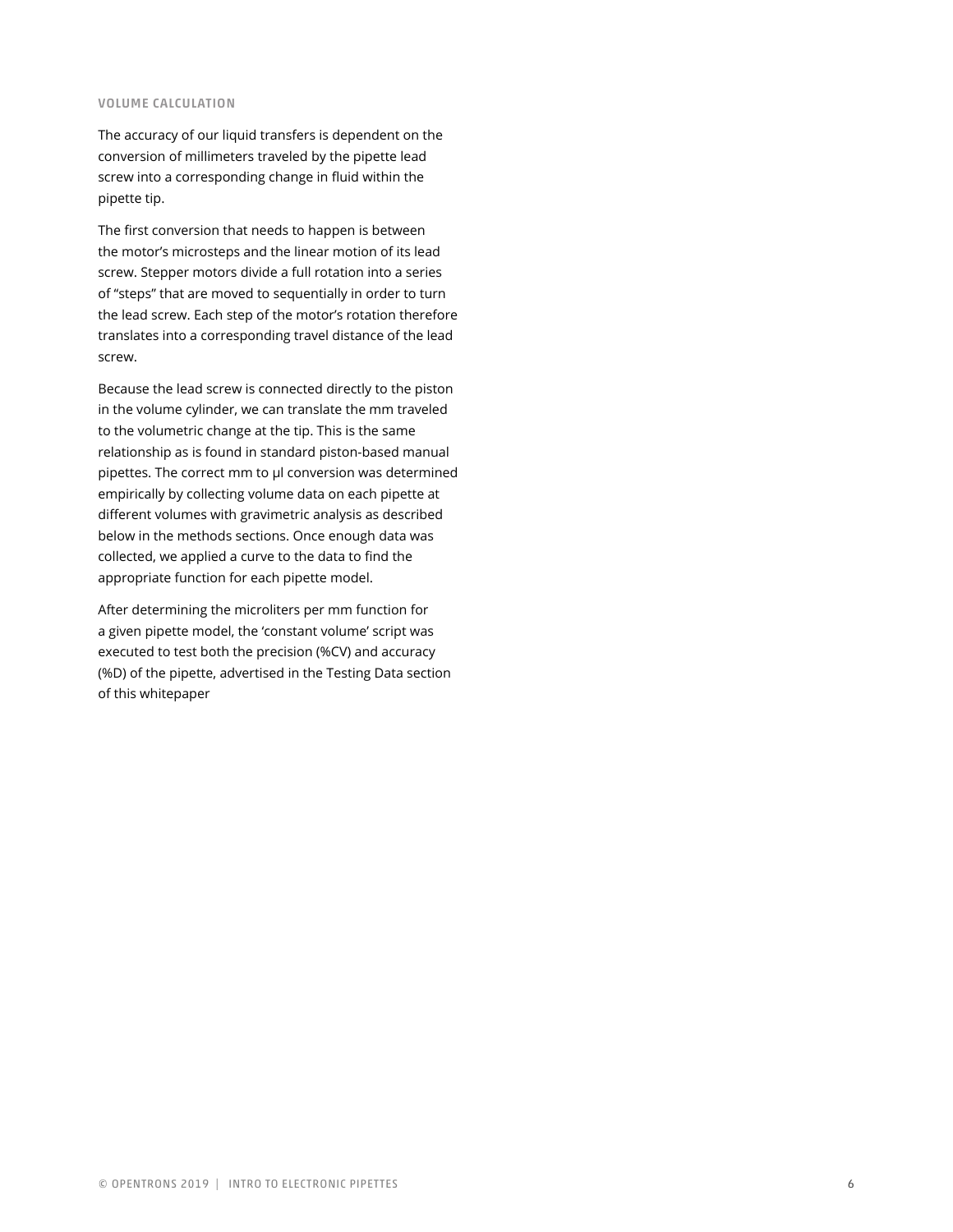## SECTION 4 Testing Methods

#### GRAVIMETRIC CAPABILITIES AND PRINCIPLES

Gravimetry—the measurement of weight—is a wellaccepted standard and recognized in the scientific literature as a good methodology for assessing liquid handling performance [1]. It is also relatively simple to carry out and only requires an analytical balance, an instrument found in most labs.

In using gravimetry we're taking advantage of the straightforward mass-to-volume ratio of water—that is, 1mL of water weighs approximately 1 gram [2]. Therefore, water volume can be measured reliably on an analytical balance with the appropriate sensitivity.

#### LIMITS TO GRAVIMETRIC ANALYSIS

Gravimetry is limited by the precision of the analytical balance being used and the environmental conditions around it. When measuring small volumes, tiny variations in the lab environment like those caused by OT-2 robot's movements or a person walking close to the balance will lead to skewed results in normal laboratory settings. Additionally, gravimetry is affected by a wide variety of other environmental conditions, including evaporation, static electricity, vibration, temperature, relative humidity, and more [3].

It is important to note that, as liquid volumes become smaller, both vibrational and environmental effects become more pronounced. This is why, to ensure accurate measurement, we have limited our gravimetric analysis to volumes from 1 µL to 10 µL.

#### GRAVIMETRIC TESTING INSTRUMENTATION AND MATERIALS:

- ◾ **Analytical balance with a 0.01 mg precision and USB connection (Radwag, AS82/220.R2)**
- ◾ **Low retention pipette tips (Eppendorf Low-Retention, 022493004)**
- ◾ **OT-2 with modified deck**
- ◾ **Optical table by ThorLabs**
- ◾ **Windows 10 laptop computer with Microsoft Excel**
- ◾ **Analytical grade water (Corning, 46-000- CV, Lot 27017005)**
- ◾ **Draft protection (to ensure the scale does not provide false readings from the air moving in the testing room)**

We have developed a custom rig that allows us to collect many gravimetric data points quickly while keeping measurement conditions the same across time.

The Z-Stage head design from our OT-2 robot was mounted on a standard 80/20 aluminum extrusion. The pipettes are attached in the same manner as they are to the OT-2 robot so that they could perform the same linear motion done during a typical aspirate or dispense command. A customized chamber made from acrylic was placed around the rig to limit airflow through the fixture, which could otherwise interfere heavily with testing volumes less than 100 μl. The rig was also placed on an optical table to dampen vibrations.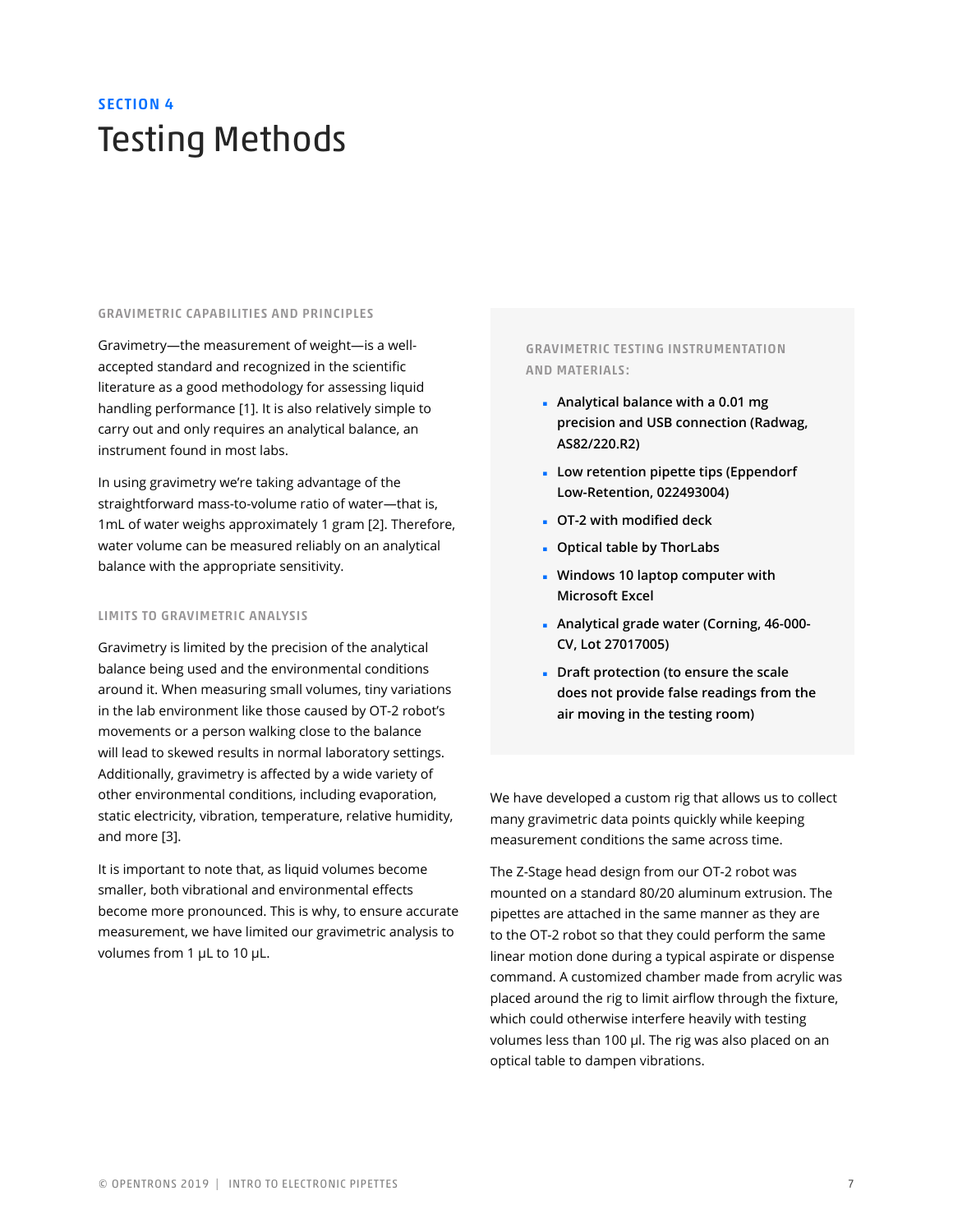In order to reduce evaporation effects, the surface area of the water was reduced to a size of a Falcon cap. Since static electricity is another factor that affects accuracy in measurement, we used specialized tips that are less hydrophobic (Eppendorf Low-Retention, 022493004) and a new tip was used for each reading.

The measurements were recorded from an analytical balance with a 0.01 mg precision (Radwag, AS82/220.R2) in a spreadsheet on a Windows 10 PC connected over USB 2.0 to the scale.

#### GRAVIMETRIC EXPERIMENTAL METHOD

Using the pipette being analyzed, water was aspirated and dispensed in place sequentially onto an analytical balance with a 0.01 mg precision (Radwag, AS82/220.R2). After waiting 2 seconds for the balance to level out after each aspirate and dispense, a measurement was recorded in a spreadsheet on a Windows 10 laptop computer attached to the scale over USB. For each measurement, 10 readings were taken sequentially. For a Multi-Channel Pipette, each channel was tested individually using the same methodology.

Data from the analytical balance was averaged and normalized automatically with the constant volume test script [4] developed by Opentrons test engineers to account for random noise in the balance and fluctuations due to environmental conditions such as evaporation.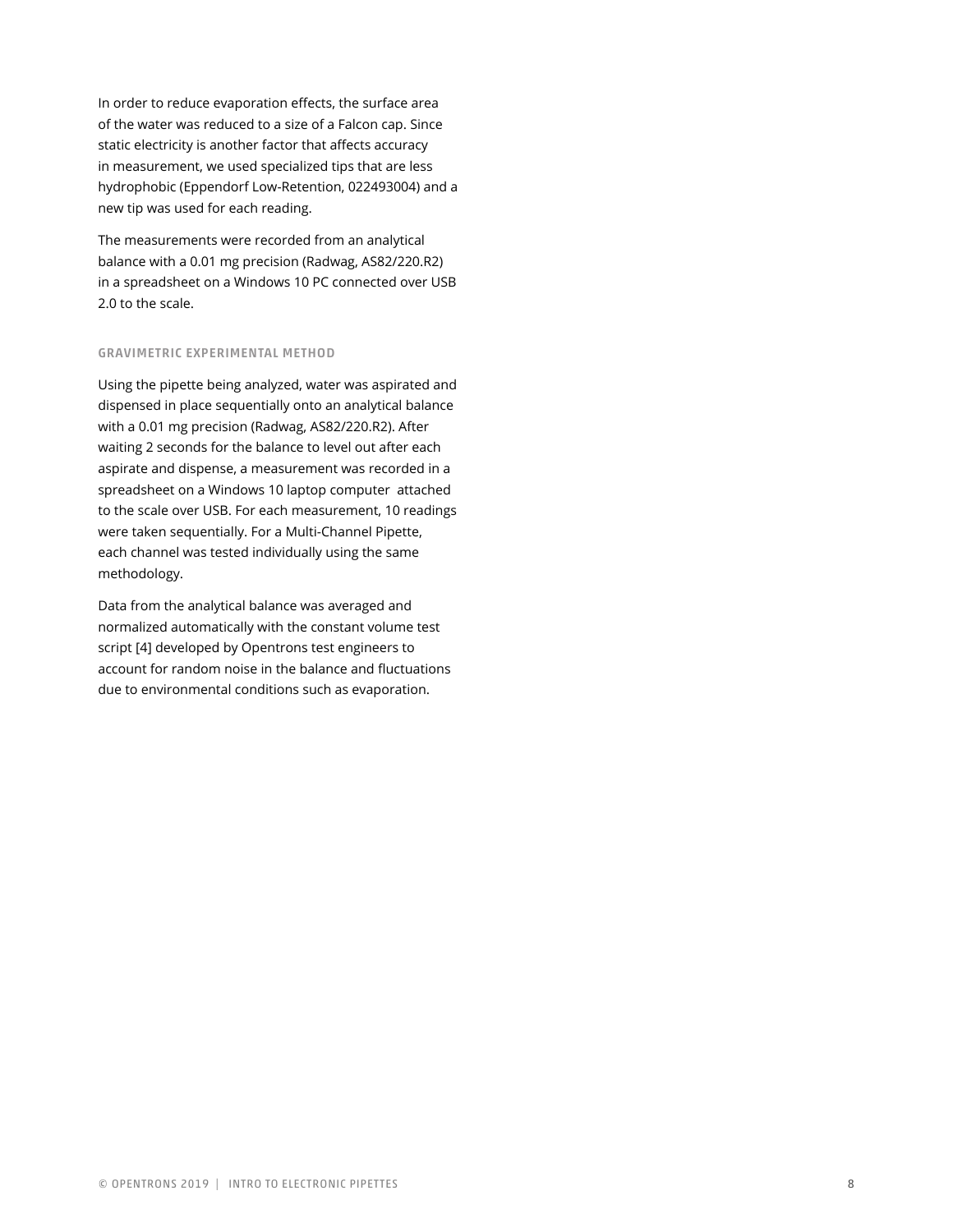### SECTION 5 Testing Data

#### GRAVIMETRIC DATA PROCESSING

For our gravimetric tests, the test script extracted the measured weights from the analytical balance and output the values in a CSV file format that was then imported into an Excel spreadsheet. The weights were then converted directly into volumes according to the direct relationship between the density and volume of water, and averaged to find the test mean.

#### PRECISION AND ACCURACY CALCULATIONS

The calculated volumes from both gravimetric and photometric testing were then averaged and compared with the intended volumes. We assessed random error, or precision, using the following equation:

$$
CV = \frac{\sigma}{X} * 100
$$

*CV* is the coefficient of variance (expressed as a percentage).

*σ* is the standard deviation of the sample set.

*X* is the mean of all of the sample volumes.

We assessed systematic error, or accuracy, using the following equation:

$$
d = \int \frac{(\overline{X} - V \text{ test})}{V \text{ test}} \int \cdot \cdot \cdot \cdot 100
$$

*d* is the systematic error (expressed as a percentage).

*X* is the mean of all of the sample volumes.

 $V_{test}$  is the specified test volume.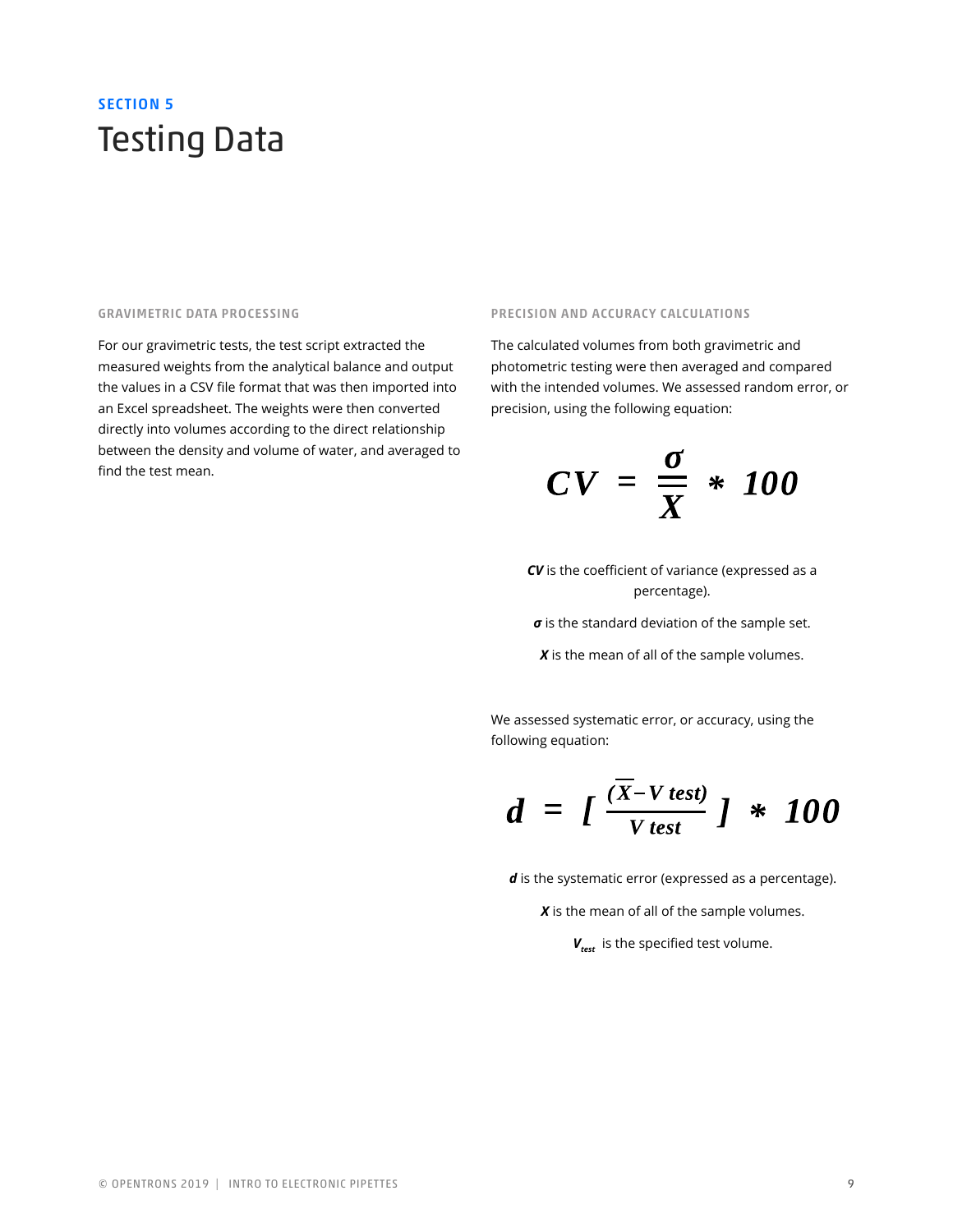#### TABLE 1

### Precision and Accuracy of OT-2 Electronic Pipettes at Target Volumes

| <b>PIPETTE</b>       | <b>TARGET VOLUME (µL)</b> | <b>RANDOM (%CV)</b> |              | <b>SYSTEMATIC (%d)</b> |            |
|----------------------|---------------------------|---------------------|--------------|------------------------|------------|
|                      |                           | %                   | μL           | %                      | μL         |
| P10 Single Channel   | 10                        | $+/- 1$             | $+/- 0.1$    | $+/- 2$                | $+/- 0.2$  |
|                      | 5                         | $+/-3$              | $+/- 0.15$   | $+/- 5$                | $+/- 0.25$ |
|                      | $\mathbf{1}$              | $+/- 5$             | $+/- 0.05$   | $+/- 15$               | $+/- 0.15$ |
| P50 Single Channel   | 50                        | $+/- .4$            | $+/- 0.2$    | $+/- 1$                | $+/- 0.5$  |
|                      | 25                        | $+/- 0.6$           | $+/- 0.15$   | $+/- 1.5$              | $+/- .375$ |
|                      | 5                         | $+/- 5$             | $+/- 0.25$   | $+/- 5$                | $+/- .25$  |
| P300 Single Channel  | 300                       | $+/-0.3$            | $+/- 0.9$    | $+/-.6$                | $+/- 1.8$  |
|                      | 150                       | $+/- 0.4$           | $+/- 0.6$    | $+/-1$                 | $+/- 1.5$  |
|                      | 30                        | $+/- 1.5$           | $+/- 0.45$   | $+/-3$                 | $+/- 0.9$  |
| P1000 Single Channel | 1000                      | $+/- .15$           | $+/- 1.5$    | $+/- .7$               | $+/- 7$    |
|                      | 500                       | $+/- 0.2$           | $+/- 1$      | $+/- 1$                | $+/- 5$    |
|                      | 100                       | $+/- 1$             | $+/-1$       | $+/- 2$                | $+/- 2$    |
| P108-Channel         | 10                        | $+/- 2$             | $+/- 0.2$    | $+/- 3$                | $+/- 0.3$  |
|                      | 5                         | $+/- 5$             | $+/- 0.25$   | $+/- 5$                | $+/- 0.25$ |
|                      | $\mathbf{1}$              | $+/- 10$            | $+/- 0.1$    | $+/- 25$               | $+/- 0.25$ |
| P508-Channel         | 50                        | $+/- 0.6$           | $+/- 0.3$    | $+/- 1.2$              | $+/- 0.6$  |
|                      | 25                        | $+/- 1.5$           | $+/- 0.3.75$ | $+/- 2$                | $+/- 0.5$  |
|                      | 5                         | $+/- 5$             | $+/- 0.25$   | $+/- 5$                | $+/- 0.25$ |
| P300 8-Channel       | 300                       | $+/- 0.5$           | $+/- 1.5$    | $+/- 1.5$              | $+/- 4.5$  |
|                      | 150                       | $+/- 0.8$           | $+/- 1.2$    | $+/- 2.5$              | $+/- 3.75$ |
|                      | $30\,$                    | $+/- 2.5$           | $+/- 0.75$   | $+/- 5$                | $+/- 1.5$  |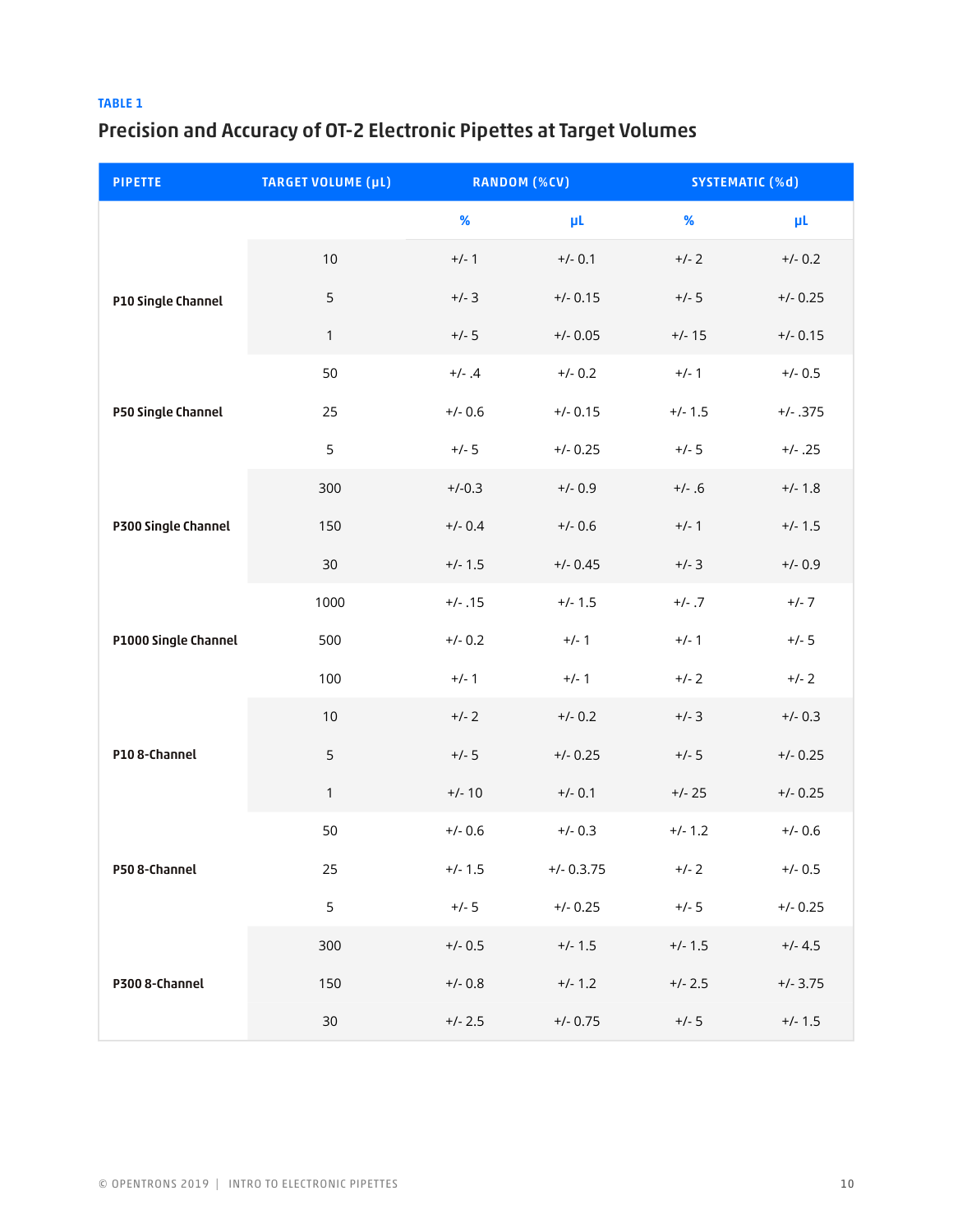#### DATA DISCUSSION

When compared with other liquid handling robot performance data freely available online [5], the data above shows that the OT-2 performs as well as robots 10x more expensive. Our novel electronic pipette designs have proven capable of the precision and accuracy required in executing delicate biological experiments in common laboratory environments.

#### SUPPLEMENTARY DATA

Below you can find the raw data from the accuracy and precision tests run in the Opentrons lab. These links are continually updated with additional data as it becomes available.

- ◾ **P10 Single Channel**
- ◾ **P10 8-Channel**
- ◾ **P300 Single Channel**
- ◾ **P300 8-Channel**